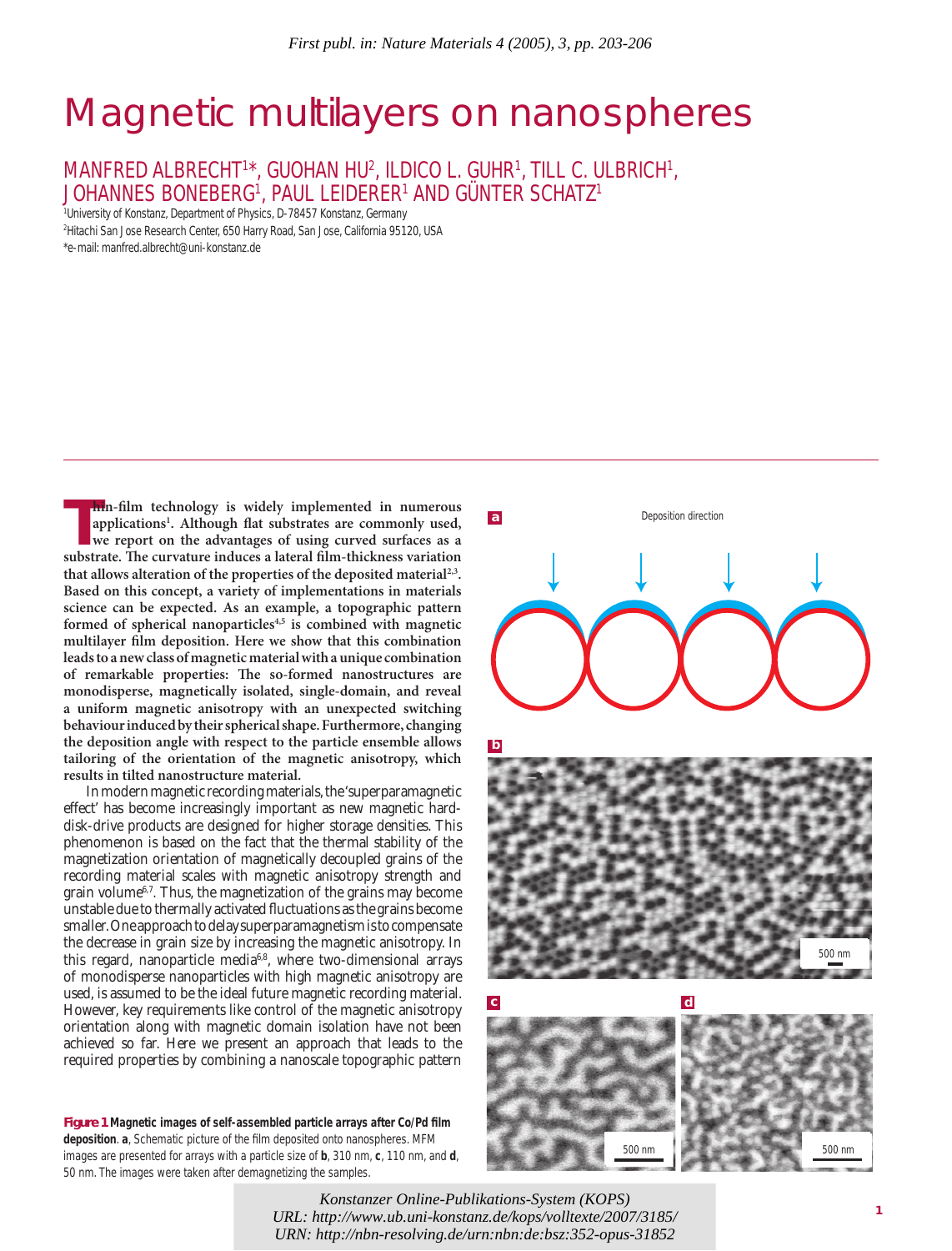

**Figure 2 Polar MOKE hysteresis loops**. Data obtained after Co/Pd film deposition on different particle arrays with particle diameters from 50 nm to 310 nm, and for comparison on a plain glass substrate.

with magnetic multilayer film deposition.

For this purpose, densely packed two-dimensional arrays of monodisperse spherical polystyrene particles in the size range from 50 to 310 nm are formed by self-assembling upon slow evaporation of a solvent under ambient conditions. Such particle monolayers are typically used as a two-dimensional deposition mask for nanostructure fabrication followed by mask removal<sup>4,5</sup>. However, in our studies the monolayer itself acts as a topographic pattern as illustrated in Fig. 1a. The magnetic film deposition was carried out in a molecular beam epitaxy chamber operating at a base pressure of  $2 \times 10^{-10}$  mbar. Co/Pd multilayer films were deposited at room temperature on the prepared particle monolayer by evaporation of Co and Pd from two electron-beam sources. In our studies, a multilayer consisting of a  $[Co(0.3 \text{ nm})/Pd(0.8 \text{ nm})]_8$  stack deposited on a 3-nm-thick Pd seed layer was used for the samples and covered by an additional 0.8-nm-thick Pd layer to prevent oxidation. For this stacking it is known that strong magnetic anisotropy pointing perpendicular to the surface can be obtained<sup>9,10</sup>. By film deposition on the particle monolayer, two different arrays of magnetic nanostructures are formed. First, the densely packed particle monolayer acts as a deposition mask leading to isolated magnetic nanostructures deposited directly on the glass substrate. Second, the tops of each spherical particle are covered by the deposited magnetic multilayer film forming spherically shaped nanostructures referred to as magnetic caps in the following paragraphs.

The samples were imaged by magnetic force microscopy (MFM).**[Author: Please give make and model of equipment used.]** Owing to the large distance towards the substrate, only the magnetic caps give rise to a contribution in the MFM signal. Figure 1 shows magnetic images of arrays with particle sizes of (b) 310 nm, (c) 110 nm, and (d) 50 nm. A uniform white or dark contrast is seen on each particle, which suggests that the nanostructures are in an isolated magnetic single-domain state with the magnetization pointing perpendicular to the substrate surface. Serpentine-like magnetic domain patterns were observed on all images following clearly the topographic pattern corresponding to the minimum of the magnetostatic energy for a hexagonal lattice of exchange isolated particles with perpendicular magnetic anisotropy. The mechanism



**Figure 3** Switching field  $(H_s)$  as a function of the angle  $(\theta)$  of the applied field **(** $H_{\text{anol}}$ **).[Author: OK?] a**, Schematic of a magnetic film deposited on a nanosphere showing the anisotropy distribution indicated by arrows. **b**, Switching field as a function of applied field angle for an array with 50-nm particles (black dots). The angular dependence based on the Stoner–Wohlfarth (SW) model is shown as a blue line for comparison. **c**, The average anisotropy axis can be tuned to the required angle by changing the deposition direction.

of magnetic isolation of the caps is related to two effects. First, each spherical particle has only six small contact areas between neighbouring spheres that can transfer limited exchange interaction between the magnetic caps. Second, the curvature of the surface plays an important role for the deposited film thickness. Assuming an evaporation direction perpendicular to the substrate plane, the spherical surface of the particle will lead to a reduction in Co and Pd thickness along the surface, which in turn suppresses ferromagnetism in the Pd/Co system towards the contact area between neighbouring particles. This mechanism of domain isolation is very effective for an extremely thin Co thickness for instance of only one atomic monolayer and should hold for even smaller particle sizes in the 10-nm range.

The MFM studies were supplemented by magneto-optical Kerr effect (MOKE) measurements using a focused laser beam with a spot size of about 40 μm and superconductive quantum interference device (SQUID) magnetometry.**[Author: Please give make and**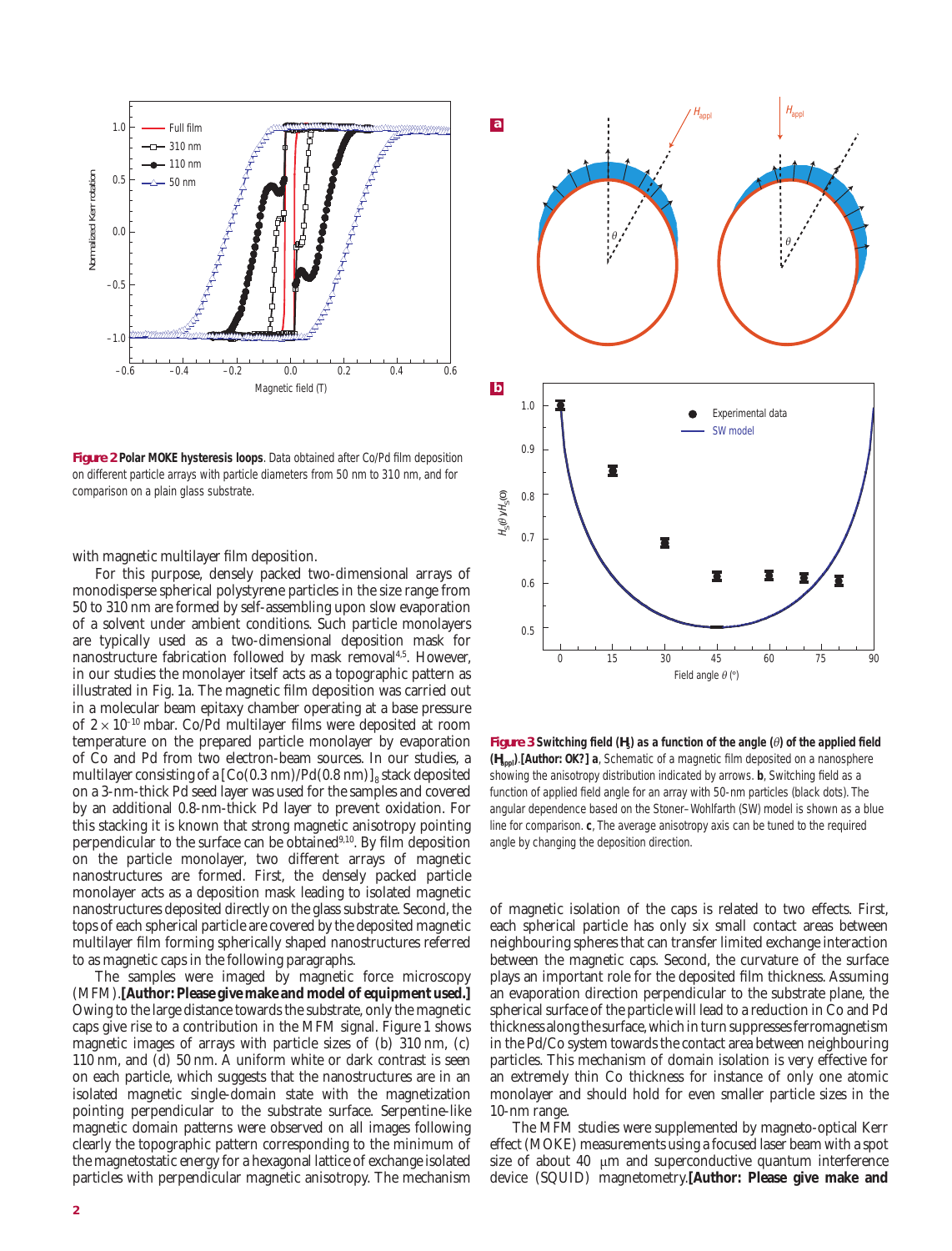**model of equipment used.]** Figure 2 shows polar MOKE hysteresis loops obtained after Co/Pd film deposition on different particle arrays and, for comparison, on a plain glass substrate. In this polar geometry an external magnetic field perpendicular to the substrate surface is applied while measuring the magnetization component (given by the Kerr rotation) along this direction. Note that the recorded MOKE signal of the particle arrays is only stemming from the magnetic island caps as confirmed by MFM and SQUID. The full film reveals perpendicular magnetic anisotropy  $(K_u = 0.4 \text{ MJ m}^{-3})$  [Author: Please define  $K_u$ ] with a small coercivity of 30 mT, and a narrow reverse-field distribution. In contrast, for the spherical nanostructures, the coercivity as well as the width of the reverse-field distribution increases with decreasing particle size. This behaviour is similar to results reported on arrays fabricated by electron-beam lithography, and is a result of a more coherent rotational switching process<sup>11,12</sup>. However, a perpendicular magnetic anisotropy is still present and drops only by a factor of 1.5. In addition, some of the M-H<sup>[Author: Please define M and H (magnetization-</sup> field?)] loops show an additional sharp reversal at about 30 mT, which is due to areas without particles revealing full film properties. The anomalous Kerr signal obtained in the field range between 30 and 40 mT for the 110-nm particle array is due to an interference phenomenon<sup>13</sup> between the magneto-optical responds and the topographic pattern, and not related to the magnetization, as verified by SQUID.

Another remarkable feature is the magnetic anisotropy present in the spherically shaped caps. Perpendicular magnetic anisotropy observed in Co/Pd multilayer films is mainly given by the interface anisotropy between Co and Pd layers, which points perpendicular to the interface layer<sup>9,10</sup>. Therefore, film deposition on a spherical  $\text{surface}^2$  will in general result in a spread of the anisotropy axis across the surface with the average anisotropy axis pointing along the deposition direction. However, not only will the angle of the anisotropy axis gradually change across the surface, but also its strength will vary according to the layer thickness<sup>9,10</sup> as depicted in Fig. 3a. These variations will have a drastic impact on the switching mechanism. Studies on the angular dependent switching behaviour were performed by remanent hysteresis loops for an array of 50-nm particles. In these measurements the sample is first saturated and then a magnetic reverse field is applied. The so called switching field  $H<sub>s</sub>$  is the field that is required to reverse the magnetization direction of half of the nanostructures in the array, and is plotted as a function of applied field angle  $\theta$  between the magnetic field and the average anisotropy axis. Whereas magnetic single-domain nanostructures with uniaxial magnetic anisotropy follow a Stoner–Wohlfarth switching behaviour<sup>14</sup>, the magnetic caps reverse in a rather unusual way as shown in Fig. 3b. Here, a rapid decrease of the switching field is found with increasing field angle up to an angle of about 45° and between 45° and 80° it remains almost unchanged. Thus, the sensitivity of the switching field to  $\theta$  and the switching field itself is at its minimum over a large range of angle. This remarkable behaviour is mainly given by the presence of different angle configurations between anisotropy axis and applied field across the caps, as confirmed by micromagnetic simulations<sup>15</sup>, which will be presented in detail in a forthcoming publication.

In order to use the advantages of the angle-dependent switching process, uniform fields with a tilt of more than 45° are required. However, the design of a head capable of generating a uniform and tilted field is challenging. In contrast, use of tilted media<sup>16,17</sup> is a possible way to solve the above problem. By adjusting the average anisotropy direction in the tilted media,  $\theta$  can be tuned to the points where the sensitivity of the switching field is near to its minimum. Moreover, as the switching field is also near to its absolute minimum at these points, thermally stable high  $K_u$  materials are writable. Here in the presented medium,  $\theta$  can be tuned to the required



**Figure 4 MOKE hysteresis loops**. Data taken under different field angles for an array of particles with a diameter of 270 nm where the deposition angle was tilted by 45° with respect to the substrate normal resulting in a tilt of the average anisotropy axis by 45°. Note that  $\theta = 0^\circ$  indicates that the applied magnetic field and the average anisotropy axis are pointing in the same direction, however, both are tilted by 45° with respect to the substrate normal.

angle by changing the deposition direction as illustrated in Fig. 3c. To demonstrate its feasibility, a deposition angle of about 45° with respect to the surface normal of the substrate was used on an array with a particle size of 270 nm. Thus, an average anisotropy axis tilted by 45° with respect to the surface normal is expected. M–H loops were measured at different applied field angles to determine the magnetization and therefore the easy axis direction. A square hysteresis loop was found under an angle  $\theta = 0^{\circ}$ , which clearly confirms an easy axis direction, whereas at  $\theta = 45^{\circ}$  an off-axis loop was obtained as shown in Fig. 4.

The presented concept leads to a realization of tilted nanostructure media, which offer new advances in achieving higher densities following 'Moore's Law' in future storage devices. Moreover, a variety of further implementations of curved surfaces in materials science can be expected. Any material with strongly thickness-dependent properties, for instance superconductors or optical materials, is a potential candidate.

Received 1 September 2004; accepted 3 January 2004; published XX xxxx 2005.

### References

- 1. Elshabini-Riad, A. & Barlow, F. D. *Thin-Film Technology Handbook* (McGraw-Hill, New York, 1997).
- 2. Chen, Y. J. *et al.* Periodic magnetic nanostructures on self-assembled surfaces by ion beam bombardment. *J. Appl. Phys.* **91,** 7323–7325 (2002).
- 3. Chalastaras, A. *et al.* GMR multilayers on a new embossed surface. *IEEE Trans. Magn.* **40,** 2257–2259 (2004).
- 4. Fischer, U. C. & Zingsheim, H. P. Submicroscopic pattern replication with visible light. *J. Vac. Sci. Technol.* **19,** 881–885 (1981).
- 5. Deckman, H. W. & Dunsmuir, J. H. Natural lithography. *Appl. Phys. Lett.* **41,** 377–379 (1982).
- 6. Moser, A. *et al.* Magnetic recording: advancing into the future. *J. Phys. D* **35**, R157–167 (2002).
- 7. Weller, D. & Moser, A. Thermal effect limits in ultrahigh-density magnetic recording. *IEEE Trans. Magn.* **35,** 4423–4439 (1999).
- 8. Sun, S., Murray, C. B., Weller, D., Folks, L. & Moser, A. Monodisperse FePt nanoparticles and ferromagnetic FePt nanocrystal superlattices. *Science* **87,** 1989–1992 (2000).
- 9. Carcia, P. F., Meinhaldt, A. D. & Suna A. Perpendicular magnetic anisotropy in Pd/Co thin film layered structures. *Appl. Phys. Lett.* **47,** 178–180 (1985).
- 10. Suzuki, T. Coercivity mechanism in (Co/Pt) and (Co/Pd) multilayers. *Scripta Metall. Mater.* **33,** 1609–1623 (1995).
- 11. Hu, G. *et al.* Magnetic and recording properties of Co/Pd islands on prepatterned substrates. *J. Appl.*